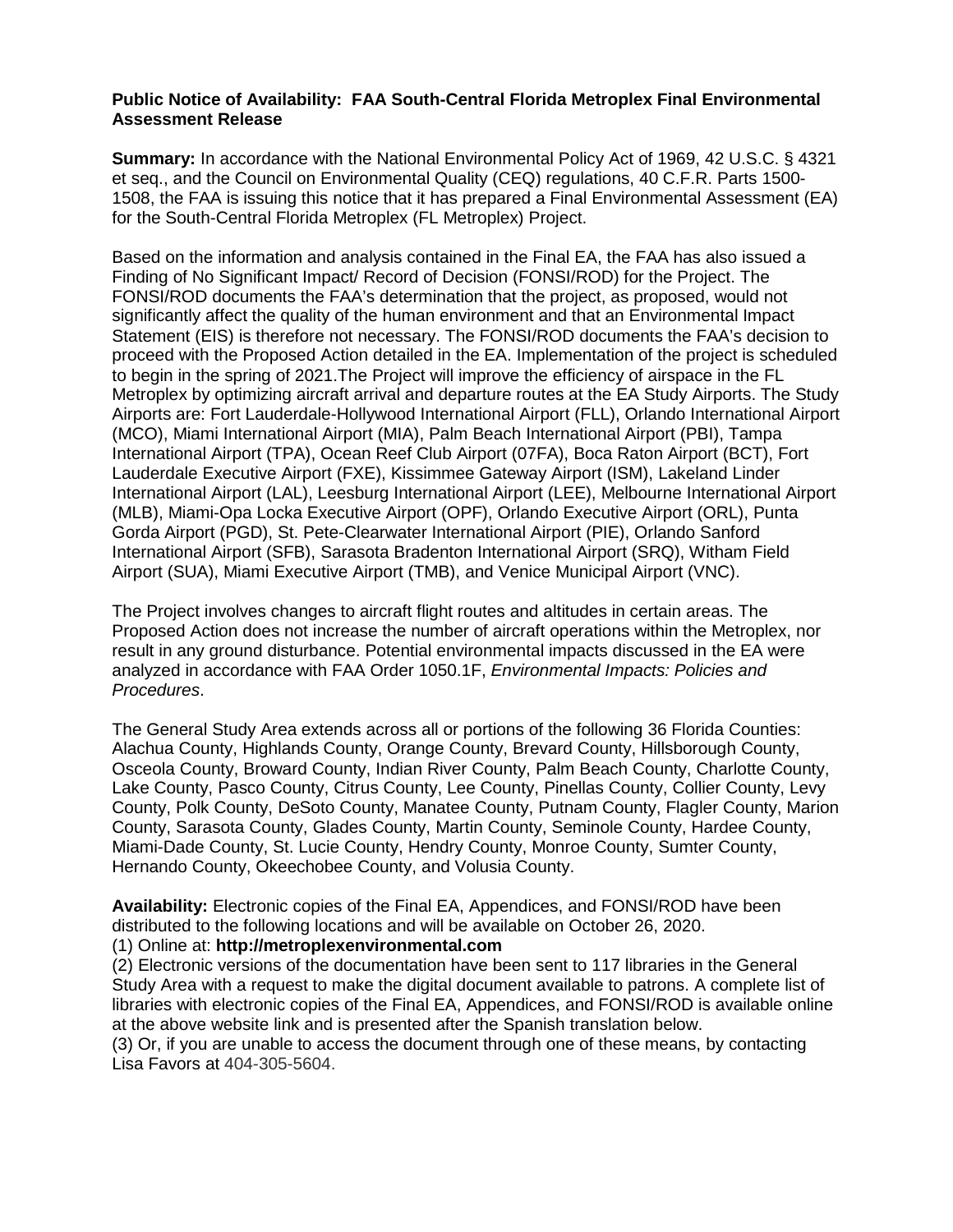## **Aviso Público de Disponibilidad: Lanzamiento de la Evaluación Ambiental Final de South-Central Florida Metroplex de la FAA**

**Resumen:** De acuerdo con la Ley Nacional de Política Ambiental de 1969, 42 U.S.C. § 4321 et seq., y los reglamentos del Consejo de Calidad Ambiental (CEQ), 40 C.F.R. Parts 1500-1508, la FAA está emitiendo este aviso que ha preparado una Evaluación Ambiental (EA) Final para el Proyecto South-Central Florida Metroplex (FL Metroplex).

Basado en la información y el análisis contenidos en la EA Final, la FAA también ha emitido un Hallazgo de No Impacto Significativo/Registro de Decisión (FONSI/ROD) para el Proyecto. El FONSI/ROD documenta la determinación de la FAA de que el proyecto, como se propone, no afectaría significativamente la calidad del medio ambiente humano y que una Declaración de Impacto Ambiental (EIS) no es, por lo tanto, necesaria. El FONSI/ROD documenta la decisión de la FAA de proceder con la Acción Propuesta detallada en la EA. La implementación del proyecto está programada para comenzar en la primavera de 2021. El Proyecto mejorará la eficiencia del espacio aéreo en el FL Metroplex al optimizar las rutas de llegada y salida de aeronaves en los Aeropuertos de Estudio de la EA. Los Aeropuertos de Estudio son: Fort Lauderdale-Hollywood International Airport (FLL), Orlando International Airport (MCO), Miami International Airport (MIA), Palm Beach International Airport (PBI), Tampa International Airport (TPA ), Ocean Reef Club Airport (07FA), Boca Raton Airport (BCT), Fort Lauderdale Executive Airport (FXE), Kissimmee Gateway Airport (ISM), Lakeland Linder International Airport (LAL), Leesburg International Airport (LEE), Melbourne International Airport (MLB), Miami-Opa Locka Executive Airport (OPF), Orlando Executive Airport (ORL), Punta Gorda Airport (PGD), St. Pete-Clearwater International Airport (PIE), Orlando Sanford International Airport (SFB), Sarasota Bradenton International Airport (SRQ), Witham Field Airport (SUA), Miami Executive Airport (TMB) y Venice Municipal Airport (VNC).

El Proyecto involucra cambios en las rutas y altitudes de vuelo de aeronaves en ciertas áreas. La Acción Propuesta no aumenta el número de operaciones de aeronaves dentro del Metroplex, ni da como resultado ninguna perturbación en el suelo. Los potenciales impactos ambientales discutidos en la EA se analizaron de acuerdo con la Orden 1050.1F de la FAA, *Environmental Impacts: Policies and Procedures.*

El Área de Estudio General se extiende por todos o partes de los siguientes 36 Condados de Florida: Alachua County, Highlands County, Orange County, Brevard County, Hillsborough County, Osceola County, Broward County, Indian River County, Palm Beach County, Charlotte County, Lake County, Pasco County, Citrus County, Lee County, Pinellas County, Collier County, Levy County, Polk County, DeSoto County, Manatee County, Putnam County, Flagler County, Marion County, Sarasota County, Glades County, Martin County, Seminole County, Hardee County, Miami-Dade County, St. Lucie County, Hendry County, Monroe County, Sumter County, Hernando County, Okeechobee County y Volusia County.

**Disponibilidad:** Copias electrónicas de la EA Final, los Apéndices y el FONSI/ROD han sido distribuidas en los siguientes lugares and will be available on October 26, 2020. (1) En línea en: **http://metroplexenvironmental.com**

(2) Versiones electrónicas de la documentación han sido enviadas a 117 bibliotecas en el Área de Estudio General con una solicitud para que el documento digital esté disponible para los usuarios. Una lista completa de bibliotecas con copias electrónicas de la EA Final, los Apéndices y el FONSI/ROD está disponible en línea en el enlace del sitio web anterior y se presenta a continuación.

(3) O, si no puede acceder al documento a través de uno de estos medios, contáctese con Lisa Favors al 404-305-5604.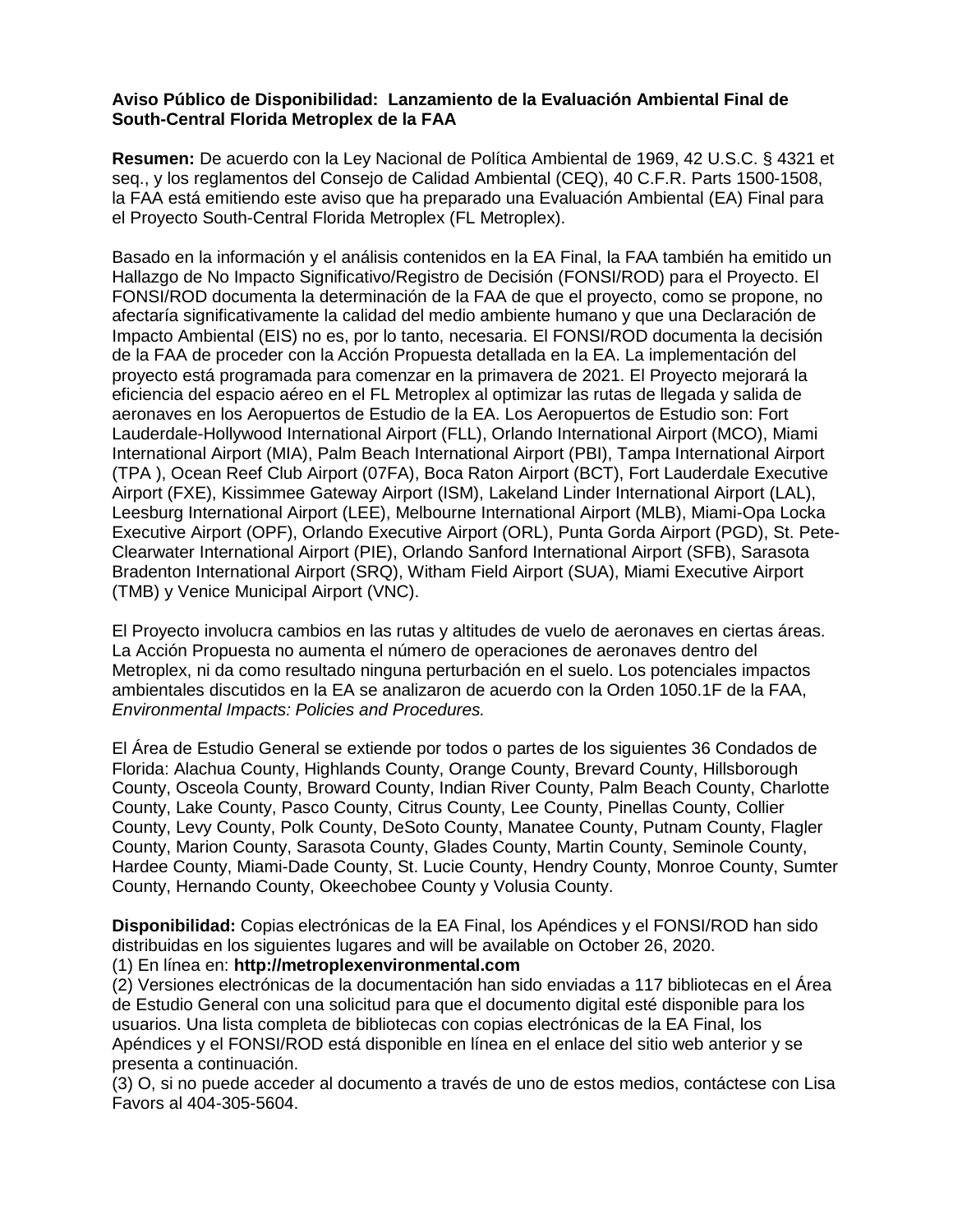## **LIBRARIES:**

**Alachua County:** Alachua County Library HQ, 401 E. University Ave., Gainesville, FL 32601, 352-334-3900; Millhopper Branch Library, 3145 NW 43rd St., Gainesville, FL 32606, 352-334- 1272; Tower Road Branch Library, 3020 SW 75th St., Gainesville, FL 32608, 352-333-2840. **Brevard County**: Catherine S. Rood Central Library, 308 Forrest Ave., Cocoa, FL 32922, 321- 633-1792; Franklin T. DeGroodt Library, 6475 Minton Rd. SE, Palm Bay, FL 32908, 321-952- 6317; Suntree/Viera Library, 902 Jordan Blass Dr., Melbourne, FL 32940, 321-255-4404. **Broward County**: Main Library, 100 S. Andrews Ave., Ft. Lauderdale, FL 33301, 954-357- 7444; Weston Branch Library, 4205 Bonaventure Blvd., Weston, FL 33332, 954-357-5420; Leon Slatin Branch Library, 1856A W. Hillsboro Blvd., Deerfield Beach, FL 33442, 954-357-7740; Northwest Regional Library, 3151 N. University Dr., Coral Springs, FL 33065, 954-357-7990; West Regional Library, 8601 W. Broward Blvd., Plantation, FL 33324, 954-765-1560. **Charlotte County**: Englewood Charlotte Library, 3450 North Access Rd., Englewood, FL

34224, 941-681-3736; Mid-County Regional Library, 2050 Forrest Nelson Blvd., Port Charlotte, FL 33952, 941-613-3160; Punta Gorda Charlotte Library, 401 Shreve St., Punta Gorda, FL 33950, 941-833-5460.

**Citrus County**: Coastal Region Library, 8619 W. Crystal St., Crystal River, FL 34428, 352-795- 3716; Homosassa Public Library, 4100 S. Grandmarch Ave., Homosassa, FL 34446, 352-628- 5626; Lakes Region Library, 1511 Druid Rd., Inverness, FL 34452, 352-726-2357.

**Collier County**: East Naples Branch Library, 8787 Tamiami Trail E., Naples, FL 34113, 239- 252-7140; Everglades City Branch Library, 102 Copeland Ave. N, Everglades City, FL 34139, 239-695-2511; Immokalee Branch Library, 417 N. 1st St., Immokalee, FL 34142, 239-252-7073. **DeSoto County**: DeSoto County Library, 125 N. Hillsborough Ave., Arcadia, FL 34266, 863- 993-4851.

**Flagler County**: Main Palm Coast Library, 2500 Palm Coast Pkwy. NW, Palm Coast, FL 32137, 386-446-6763; Bunnell Branch Library, 103 E. Moody Blvd., Bunnell, FL 32110, 386-437-7390. **Glades County**: Glades County Library, 201 Riverside Dr., Moore Haven, FL 33471, 863-946- 0744.

**Hardee County**: Hardee County Library, 315 N. 6th Ave., Wauchula, FL 33873, 863-773-6438. **Hendry County**: Clewiston Public Library, 120 W. Osceola Ave., Clewiston, FL 33440, 863- 983-9194; Barron Library, 461 N. Main St., LaBelle, FL 33934, 863-675-0833; Florida B. Thomas Library, 1010 J Harlem Academy Ave., Clewiston, FL 33440, 863-902-3322. **Hernando County**: Hernando County Main Library, 238 Howell Ave., Brooksville, FL 34601, 352-754-4043; Spring Hill Branch Library, 9220 Spring Hill Dr., Spring Hill, FL 34608, 352-754- 4043; East Hernando Branch Library, 6457 Windmere Rd., Brooksville, FL 34602, 352-754- 4043.

**Highlands County**: Lake Placid Memorial Library, 205 W. Interlake Blvd. #9643, Lake Placid, FL 33852, 863-699-3705; Avon Park Library, 100 N. Museum Ave., Avon Park, FL 33825, 863- 452-3803; Sebring Public Library, 319 W. Center Ave., Sebring, FL 33870, 863-402-6716. **Hillsborough County**: Bloomingdale Regional Library, 1906 Bloomingdale Ave., Valrico, FL 33596-6204, 813-273-3652; Jan K. Platt Regional Library, 3910 S. Manhattan Ave., Tampa, FL 33611-1214, 813-273-3652; Jimmie B. Keel Regional Library, 2902 W. Bearss Ave., Tampa, FL 33618-1828, 813-273-3652; New Tampa Regional Library, 10001 Cross Creek Blvd., Tampa, FL 33647-2581, 813-273-3652; SouthShore Regional Library, 15816 Beth Shields Way, Ruskin, FL 33573-4903, 813-273-3652; Town 'N Country Regional Library, 7606 Paula Dr., Suite 120, Tampa, FL 33615-4116, 813-273-3652.

**Indian River County**: Main Library, 1600 21st St., Vero Beach, FL 32960, 772-770-5060; North Indian River County Library, 1001 Sebastian Blvd., Sebastian, FL 32958, 772-589-1355. **Lake County**: Astor County Library, 54905 Alco Rd., Astor, FL 32101, 352-759-9913; East Lake County Library, 31340 S. County Rd 437, Sorrento, FL 32776, 352-383-9980; Cagan Crossings Community Library, 16729 Cagan Oaks, Clermont, FL 34714, 352-243-1840.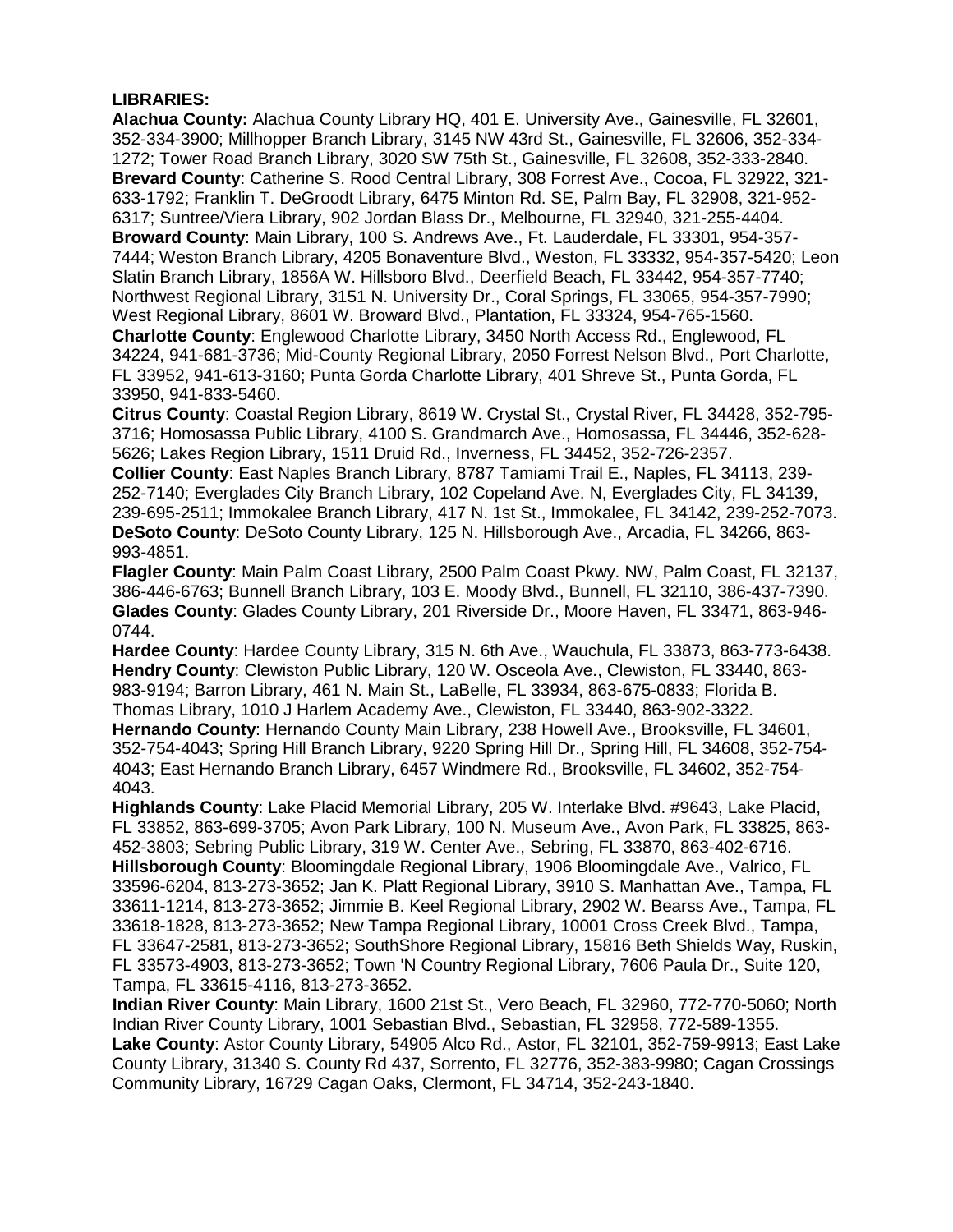**Lee County**: Fort Myers Regional Library, 2450 First St., Fort Myers, FL 33901, 239-533-4400; East County Regional Library, 881 Gunnery Rd. N, Lehigh Acres, FL 33971, 239-533-4400; South County Regional Library, 21100 Three Oaks Pkwy., Estero, FL 33928, 239-533-4400. **Levy County**: Williston Public Library, 10 SE First St., Williston, FL 32696, 352-528-2313; Luther Callaway Public Library, 104 NE 3rd St., Chiefland, FL 32626, 352-493-2758; A.F. Knotts Public Library, 11 56th St., Yankeetown, FL 34498, 352-447-4212.

**Manatee County**: Downtown Central Library, 1301 Barcarrota Blvd. W., Bradenton, FL 34205, 941-748-5555; Braden River Library, 4915 53rd Ave. E, Bradenton, FL 34203, 941-727-6079. **Marion County**: Marion County Library HQ, 2720 E. Silver Springs Blvd., Ocala, FL 34470, 352-671-8551; Dunnellon Public Library, 20351 Robinson Rd., Dunnellon, FL 34431, 352-438- 2520; Fort McCoy Public Library, 14660 NE Hwy. 315, Fort McCoy, FL 32134, 352-438-2560. **Martin County**: Elisabeth Lahti Library, 15200 SW Adams Ave., Indiantown, FL 34956, 772- 597-4200; Peter & Julie Cummings Library, 2551 SW Matheson Ave., Palm City, FL 34990, 772-288-2551; Hobe Sound Public Library, 10595 SE Federal Hwy., Hobe Sound, FL 33445, 772-546-2257.

**Miami-Dade County**: Miami-Dade Main Library, 101 W. Flagler St., Miami, FL 33130, 305-375- 2665; North Dade Regional Library, 2455 NW 183 St., Miami Gardens, FL 33056, 305-625- 6424; West Kendall Regional Library, 10201 Hammocks Blvd. #159, Miami, FL 33196, 305-385- 7135; West Dade Regional Library, 9445 Coral Way, Miami, FL 33165, 305-553-1134; South Dade Regional Library, 10750 SW 211 St., Cutler Bay, FL 33189, 305-233-8140.

**Monroe County**: Key West Public Library, 700 Fleming St., Key West, FL 33040, 305-292- 3595; Key Largo Public Library, 101485 Overseas Hwy., Key Largo, FL 33036, 305-664-4645; Marathon Public Library, 3251 Overseas Hwy., Marathon, FL 33050, 305-743-5156. **Okeechobee County**: Okeechobee County Public Library, 206 SW 16th St., Okeechobee, FL 34974, 863-763-3536.

**Orange County**: Alafaya Branch Library, 12000 E. Colonial Dr., Orlando, FL 32826, 407-835- 7323; North Orange Branch Library, 1211 E. Semoran Blvd., Apopka, FL 32703, 407-835-7323; Orlando Public Library, 101 E. Central Blvd., Orlando, FL 32801, 407-835-7323; South Creek Branch Library, 1702 Deerfield Blvd., Orlando, FL 32837, 407-832-7323; West Oaks Branch Library, 1821 E. Silver Star Rd., Ocoee, FL 34761, 407-835-7323

**Osceola County**: West Osceola Branch Library, 301 Campus St., Celebration, FL 34747, n/a; Poinciana Branch Library, 101 N. Doverplum Ave., Kissimmee, FL 34758, n/a; Kenansville Branch Library, 1154 S. Canoe Creek Rd., Kenansville, FL 34739, n/a.

**Palm Beach County**: Palm Beach County Main Library, 3650 Summit Blvd., W. Palm Beach, FL 33406, 561-233-2600; Belle Glade Branch Library, 725 NW 4th St., Belle Glade, FL 33430, 561-996-3453; Acreage Branch Library, 15801 Orange Blvd., Loxahatchee, FL 33470, 561-681- 4100; West Boynton Branch Library, 9451 Jog Rd., Boynton Beach, FL 33437, 561-734-5556; Okeechobee Blvd. Branch Library, 5689 Okeechobee Rd., W. Palm Beach, FL 33417, 561-233- 1880.

**Pasco County**: Hudson Regional Library, 8012 Library Rd., Hudson, FL 34667, 727-861-3040; Land O'Lakes Branch Library, 2818 Collier Pkwy., Land O'Lakes, FL 34639, 813-929-1214; South Holiday Branch Library, 4649 Mile Stretch Dr., Holiday, FL 34690, 727-834-3331. **Pinellas County**: Palm Harbor Library, 2330 Nebraska Ave., Palm Harbor, FL 34683, 727-784- 3332; Clearwater Main Library, 100 N. Osceola Ave., Clearwater, FL 33755, 727-562-4970; Barbara S. Ponce Public Library, 7770 52nd St. N., Pinellas Park, FL 33781, 727-369-0669; St. Petersburg Main Library, 3745 9th Ave., St. Petersburg, FL 33713, 727-893-7724.

**Polk County**: Lakeland Public Library, 100 Lake Morton Dr., Lakeland, FL 33801, 863-834- 4280; Winter Haven Public Library, 325 Avenue A NW, Winter Haven, FL 33881, 863-291-5880; Dundee Public Library, 202 E. Main St., Dundee, FL 33838, 863-439-9426; Lake Wales Public Library, 290 Cypress Garden Lane, Lake Wales, FL 33853, 863-678-4004; Fort Meade Public Library, 75 E. Broadway St., Fort Meade, FL 33841, 863-285-8287.